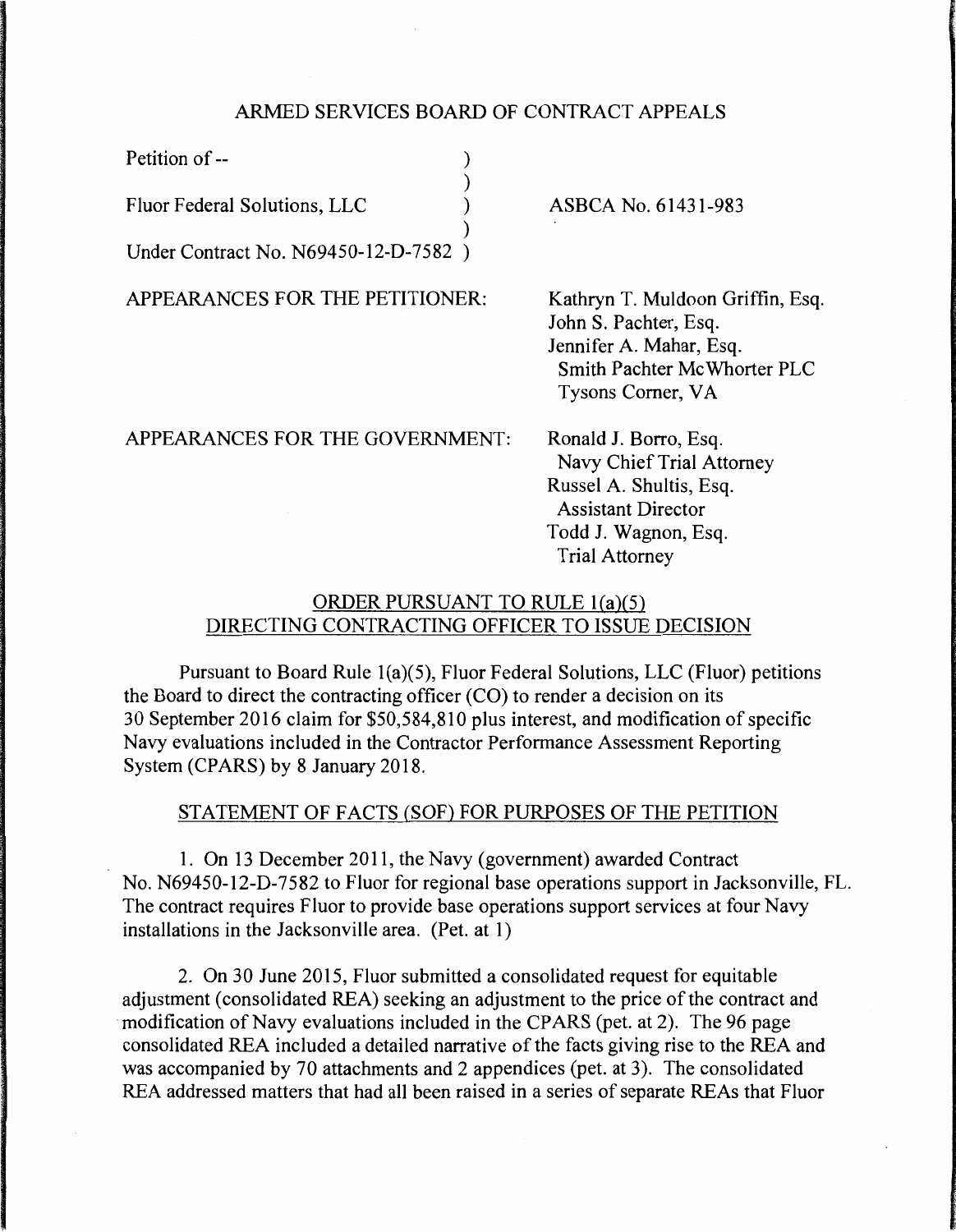submitted in 2013 and 2014, which the Navy either rejected with little or no comment, or failed to address at all (pet. at 2).

3. Seven months later, the Navy, on 3 February 2016, denied Fluor's consolidated REA, stating that additional information provided in the REA submission had not warranted the government to reverse its original denials of the earlier REAs. Fluor then submitted its consolidated claim on 30 September 2016. (Pet. at 3-4)

4. After acknowledging the consolidated claim, the Navy stated it would require a Defense Contract Audit Agency (DCAA) audit and that a decision would be issued on or before 28 April 2017 (pet. at 4). Beginning in November 2016 through 15 May 2017, Fluor organized and participated in multiple in-person meetings and telephone conferences requested by DCAA regarding the claim, and provided written responses to DCAA's written requests (pet. at 5).

5. By letter dated 14 April 2017, the Navy notified Fluor that it was awaiting completion of the DCAA audit, estimated to be finished by 31 July 2017, and "other reviews to process the claim." It further stated it anticipated a contracting officer's final decision (COFD) would be issued by 1 December 2017. (Pet. at 5)

6. DCAA did not contact Fluor between 15 May and 21 September 2017 (pet. at 5).

7. By 21 September 2017 email, DCAA repeated requests to which Fluor had already responded in writing on 20 January and 15 March 2017 (pet. at 5).

8. Fluor responded to DCAA's request on 25 September 2017, repeating its previous responses, which explained it did not maintain certain records in the manner DCAA requested and expressed Fluor's willingness to answer specific questions regarding the data used to price the claim and provide DCAA an additional walkthrough of the data (pet. at 5).

9. Without responding to Fluor's 25 September 2017 reply, DCAA issued a "Formal Request for Access to Records" on 23 October 2017, asserting it had "not received access to contractor records" (pet. at 5).

10. Fluor repeated, in a letter to DCAA dated 31 October 2017, its earlier offers to respond to any DCAA concerns, as Fluor had provided all of the information available and was willing to meet with DCAA representatives. DCAA never responded. (Pet. at 5)

11. By letter dated 8 November 2017, the Navy again notified Fluor that it was awaiting the audit "and other independent analyses to complete [its] evaluation" of the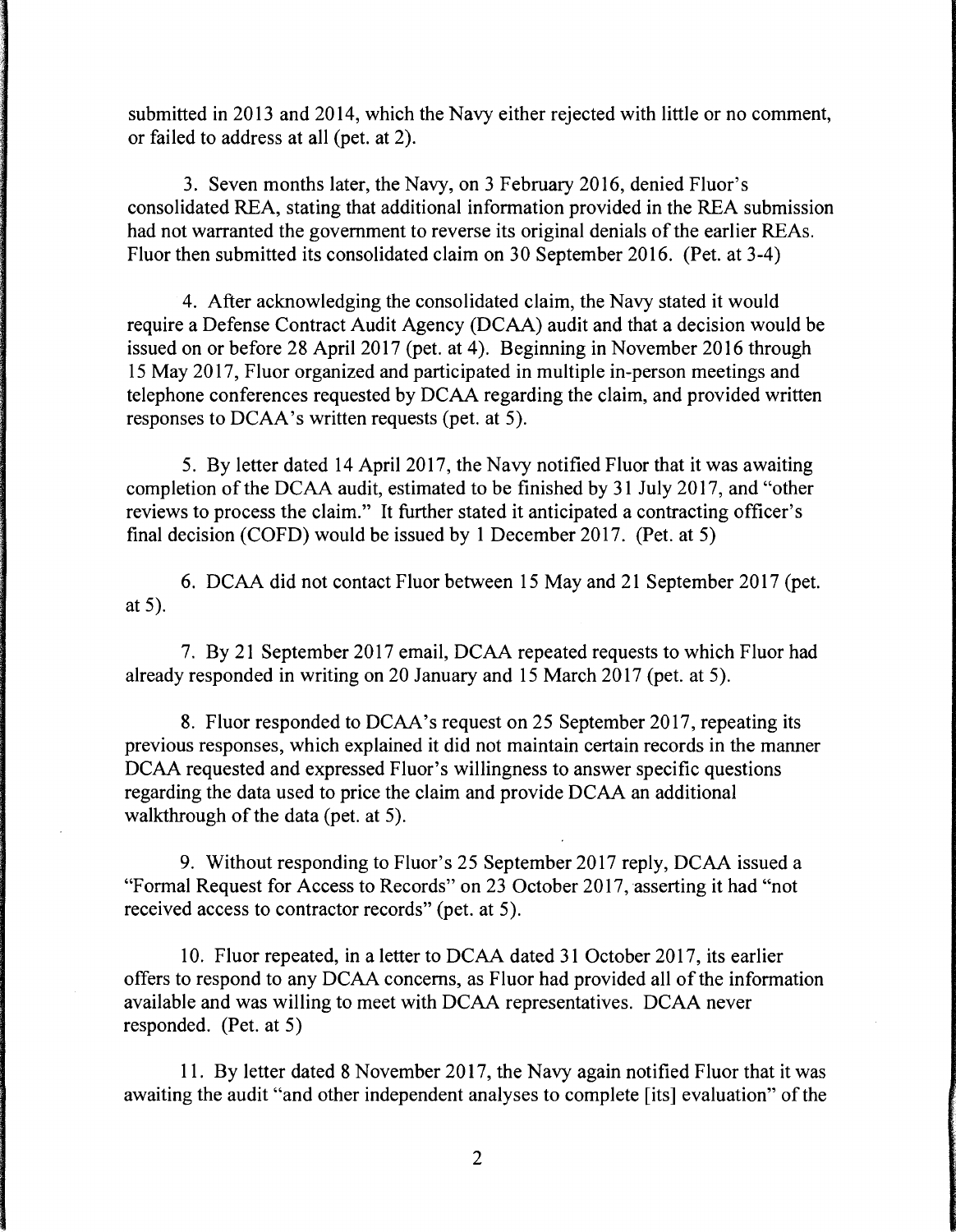consolidated claim. It also stated that it "anticipate[s] issuing a COFD" by 2 March 2018." (Pet. at 6)

12. DCAA informed Fluor on 22 November 2017 that it would be canceling its audit of the claim (pet. at 6).

#### GOVERNMENT CONTENTIONS

The Navy contends that Fluor is largely responsible for the CO's inability to issue a final decision and Fluor should not be rewarded for this behavior. The Navy states that Fluor had joined in a motion to stay a related appeal because an "audit was needed" for the CO to issue a decision on the consolidated claim. (Gov't resp. at 1) The Navy also argues that Fluor has refused to provide DCAA access to all relevant factual data *(id.* at 2).

#### PETITIONER'S CONTENTIONS

Fluor asserts that the Navy incorrectly describes the parties' joint motion for a stay in the related appeal. According to Fluor, the CO informed Fluor that an audit of the consolidated claim was needed. Fluor questions the need of an audit to evaluate the factual and legal bases of the claim in order to reach a decision on entitlement. Fluor maintains an audit is only necessary at this stage if the Navy intends to issue a decision in its favor. (Pet. reply at 4-5)

Fluor also disagrees with the Navy's assertions that it has not cooperated with DCAA. Fluor contends its claim provides a detailed explanation of the methodology used to calculate each quantum element, and it has provided additional data to DCAA on 26 October and 22 December 2016. Fluor also organized and participated in multiple in-person meetings and telephone conferences requested by DCAA, and has provided written responses to all of DCAA's written requests. (Pet. reply at 5)

According to Fluor, DCAA has requested data and reports organized in a specific format that is inconsistent with how Fluor ordinarily maintains the data and according to the FAR, is under no obligation to create records for DCAA (pet. reply at 5-6).

Fluor emphasizes that the Navy has had more than two years since the submission of its consolidated REA, on 30 June 2015, to develop its position on entitlement. During this time, Fluor asserts that it has made numerous attempts to meet with Navy representatives to discuss the claim but has been rebuffed and that it has made every reasonable accommodation in responding to DCAA inquires, but has no obligation to reorganize its records or to create records to suit DCAA. Fluor further contends that the Navy has not provided a date for completion of the purported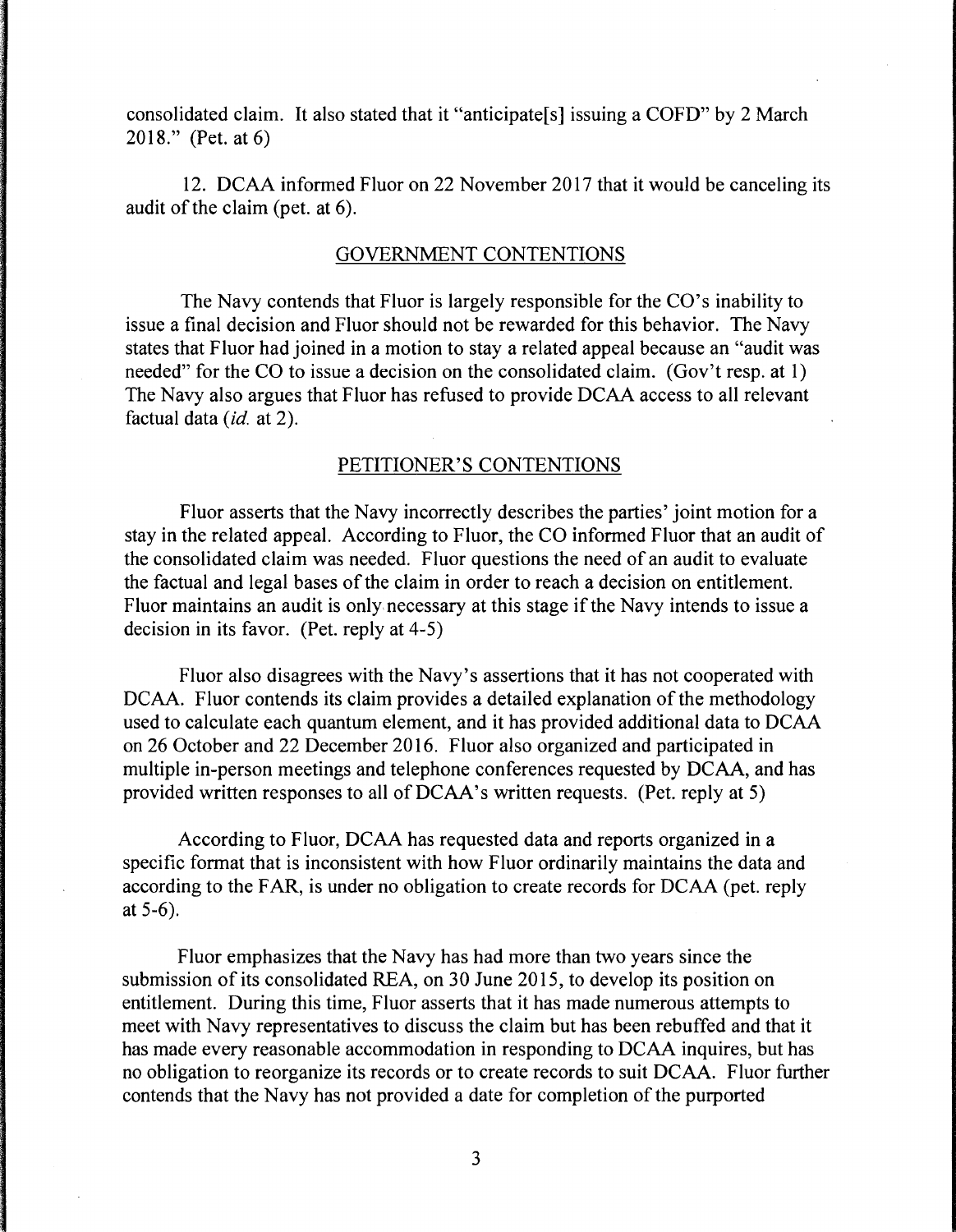"independent analyses" or issuance of a COFD, and cannot continue to confer extensions on itself. (Pet. reply at 7)

### DECISION

When a CO receives a certified claim over \$100,000, the Contract Disputes Act (CDA), 41 U.S.C. §§ 7101-7109, requires that within 60 days of receipt of the claim, the CO shall either (a) issue a decision or (b) notify the contractor of the time within which a decision would be issued. 41 U.S.C.  $\frac{27103(f)(2)}{2}$ .

Additionally, the CDA also requires that the decision of the CO on a contractor claim "shall be issued within a reasonable time ... taking into account such factors as the size and complexity of the claim and the adequacy of the information in support of the claim provided by the contractor." 41 U.S.C.  $\S 7103(f)(3)$ . Whether the time in which a CO states he or she will issue a decision is reasonable must be determined on a case by case basis. *Eaton Contract Services, Inc.,* ASBCA Nos. 52686, 52796, 00-2 BCA <sup>~</sup>31,039 at 153,273 (finding 8 months reasonable given the volume of documentation, number of issues and time needed to gather information due to relocation of personnel); *Defense Systems Co.*, ASBCA No. 50534, 97-2 BCA ¶ 28,981 at 144,326-27 (finding 9 months reasonable when claimed amount exceeded \$71 million and a narrative portion of the claim alone exceeded 162 pages); *Dillingham/ABB-SUSA, a Joint Venture,* ASBCA Nos. 51195, 51197, 98-2 BCA <sup>~</sup>29,778 at 147,557 (finding 14-16 months unreasonable for a small construction claim and an impact claim that had been extensively analyzed and audited).

Here, the consolidated claim is clearly large and complex. However, the Navy has had the information regarding the consolidated REA and claim for over two years. Given the history and number of promised COFDs and the present situation where it is unclear when the CO will be issuing a final decision, it seems the parties have reached a stalemate which most likely will not be broken by agreement.

Accordingly, the Board hereby directs the CO to issue a decision on the contractor's claim by 31 January 2018.